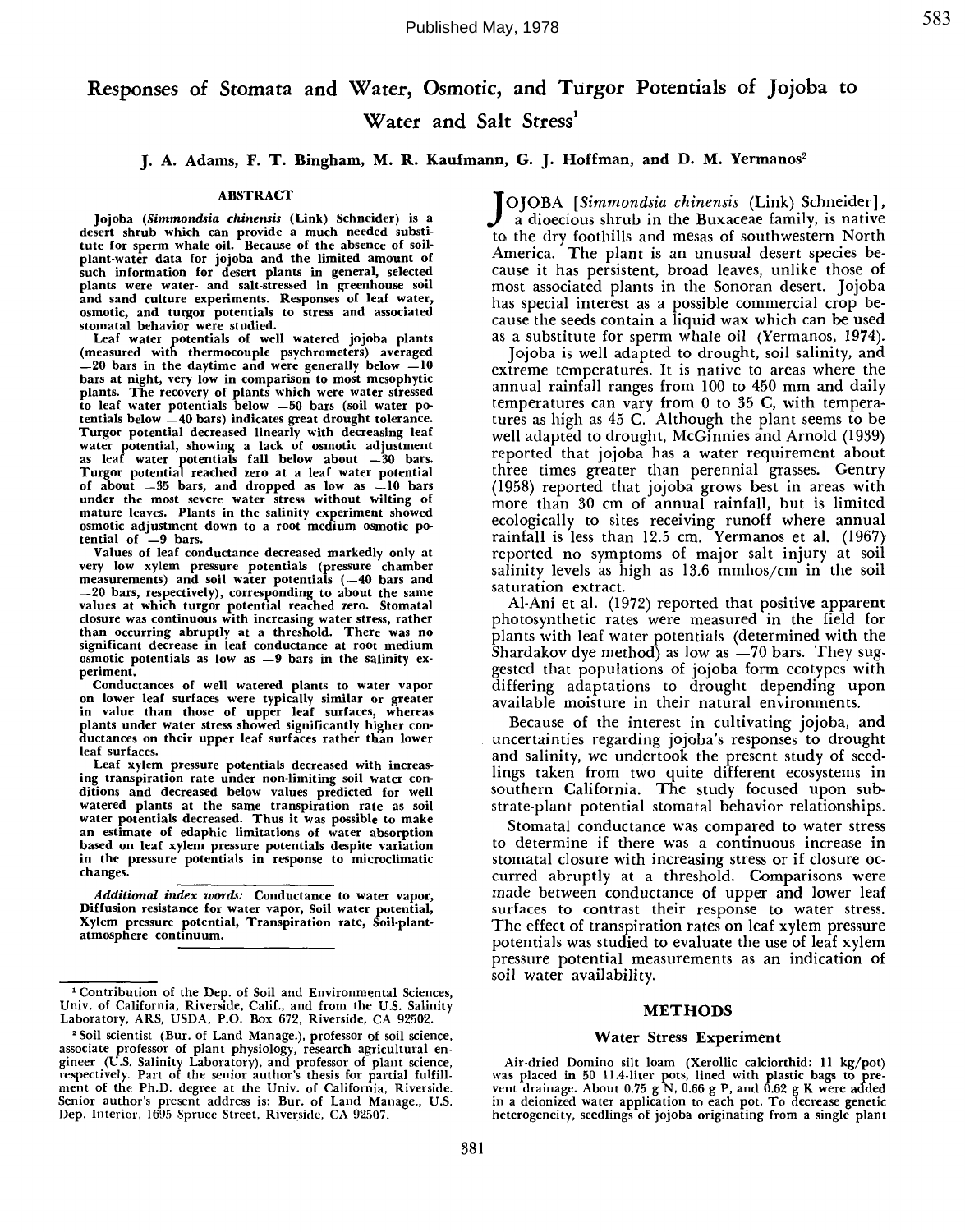

**Fig. 1, Comparison between soil water potential at a depth of 15 cm and leaf water potential and leaf osmotic potential for Aguanga and Del Mar jojoba plants.**

growirg on the cliffs above the beach near Del Mar, Calif. and cuttings obtained from a plant growing near Aguanga Calif., were planted singly in plots in November 1973. Pots were randotaly placed in a greenhouse ventilated with charcoal-filtered air. The nighttime temperature was controlled at about 27 C, and daytime temperatures on the warmest days reached 33 to 35 **C.**

The Domino soil had a pH (saturated paste) of 7.5, a catio exchange capacity of  $14 \text{me}/100$  g, and an electrical conductivi  $(EC<sub>e</sub>)$  of the saturation extract of 0.8 mmhos/cm. The organic  $\acute{C}$ content of the soil was about  $1.4\%$ . Mica and montmorillon were the dominant layer silicates in the clay fraction. Soils were covered with about 2.5 cm of pea-size gravel to minimize evapo. ration of soil water. Tensiometers were placed singly in pots with their lips located about 15 cm below the surface of the soil (total depth was 20 cm).

Measurements with soil thermocouple psychrometers were begun in September 1974. Psychrometer readings were made with a Keithley 148 nanovoltmeter. The psychrometers were initially placed about 15 cm below the soil surface, but later, addition soil psychrometers were placed about 7.5 cm below the so surface. Psychrometers were read several hours after placing pots in a darkroom to allow soil and psychrometers to reach thermal equilibrium. Plants were subjected to several cycles of water stress down to soil water potentials below  $-15$  bars befor measurements of leaf potentials and stomatal conductance were made.

Electrical conductivities of saturation extracts  $(EC_e)$ , determined for soils collected at the end of the experiment in January 1975, showed that the average EC<sub>e</sub> for soils of four wel<br>watered plants was 0.8 mmhos/cm and that for soils of eigh water-stressed plants was 0.9 mmhos/cm. At water contents fivefold less than saturation, the osmotic potential (OP) of the soil wculd be higher (less negative) than  $-2$  bars, since OP  $\approx$  -0.36  $\times$  mmhos/cm. Thus, the psychrometers were assumed to measure primarily matric potenti

*Lea/ Xylem Pressure Potential.* Leaf xylem pressure potentials were measured with a Scholander pressure chamber apparatus (Scholander et al., 1965) using fully expanded, recently mature leaves. Pressure was applied within 20 sec after removal of leaves from a branch. Because no petiole was present fo



**Fig. 2. Comparison between leaf water potential and turgor potential for Del Mar and Aguanga plants measured on leaf discs with Peltier-type psychrometers.**

insertion into the sample holder of the pressure chamber, i was necessary to cut away about one-third of the base of the lamina. Sufficient material was not available to insert small branches into the pressure chamber; however, a comparison between stem tips and adjacent trimmed leaves gave a good cor. relation:

$$
\psi
$$
leaf = 1.25  $\psi$ stem + 3.03, r = 0.99.

Plants with the smallest leaves had more than one-third of the lamina removed so that the lamina tip would be visible beyond the chamber sample holder. Comparisons made among leaves with one-third to two-thirds of the lamina removed showed only small differences in xylem pressure potential.

Leaf Water Potential. Leaf water potentials were determine with Peltier-type thermocouple psychrometers with a design described by Hoffman and Herkelrath (1968). Leaf water potentia for the water stress experiment were determined on 2 and II Dec. 1974. The average temperature and relative humidity (mean of measurements preceding and following sampling) were 27.5 and  $52\%$  on 2 December and 27.7 C and  $43\%$  on 11 December After the water potential measurements, leaf osmotic potentials of the same samples were measured in the same psychrometers several hours after immersing the leaf discs in liquid N to rupture the cell membranes. Turgor potential was calculated as the difference between water and osmotic potentials. All sampling was done between 1000 and 1200 hours usually using three or four leaves per plant. When leaves were sampled for deter. mination of leaf water potentials with psychrometers, opposit leaves were removed for measurement of leaf xylem pressur potential with a pressure chamber.

Comparisons of the pressure chamber measurements with those from Peltier-type psychrometers indicated that xylem pressure potential was somewhat lower than water potential but that leaf xylem pressure potential measurements provided excellent evidence for changes in plant water stress among the treatmen The linear regression equation between leaf water potent (measured with Pehier-type psychrometers) and leaf xylem pressure potential is:

 $\psi$  leaf water potential  $= 1.02$  ( $\psi$  leaf xylem pressure potential  $+$  3.48, r  $\pm$  0.98

Such a relationship between leaf xylem pressure potential and leaf water potential has been reported in other species (Kaufmann, 1968a, b).

*Leaf Resistance.* Leaf resistance was measured with a diffusion porometer having a lithium chloride sensor (Elfving et al., 1972). The porometer was calibrated with five perforated plates, each having a known resistance (Kanemasu et al., 1969). The plates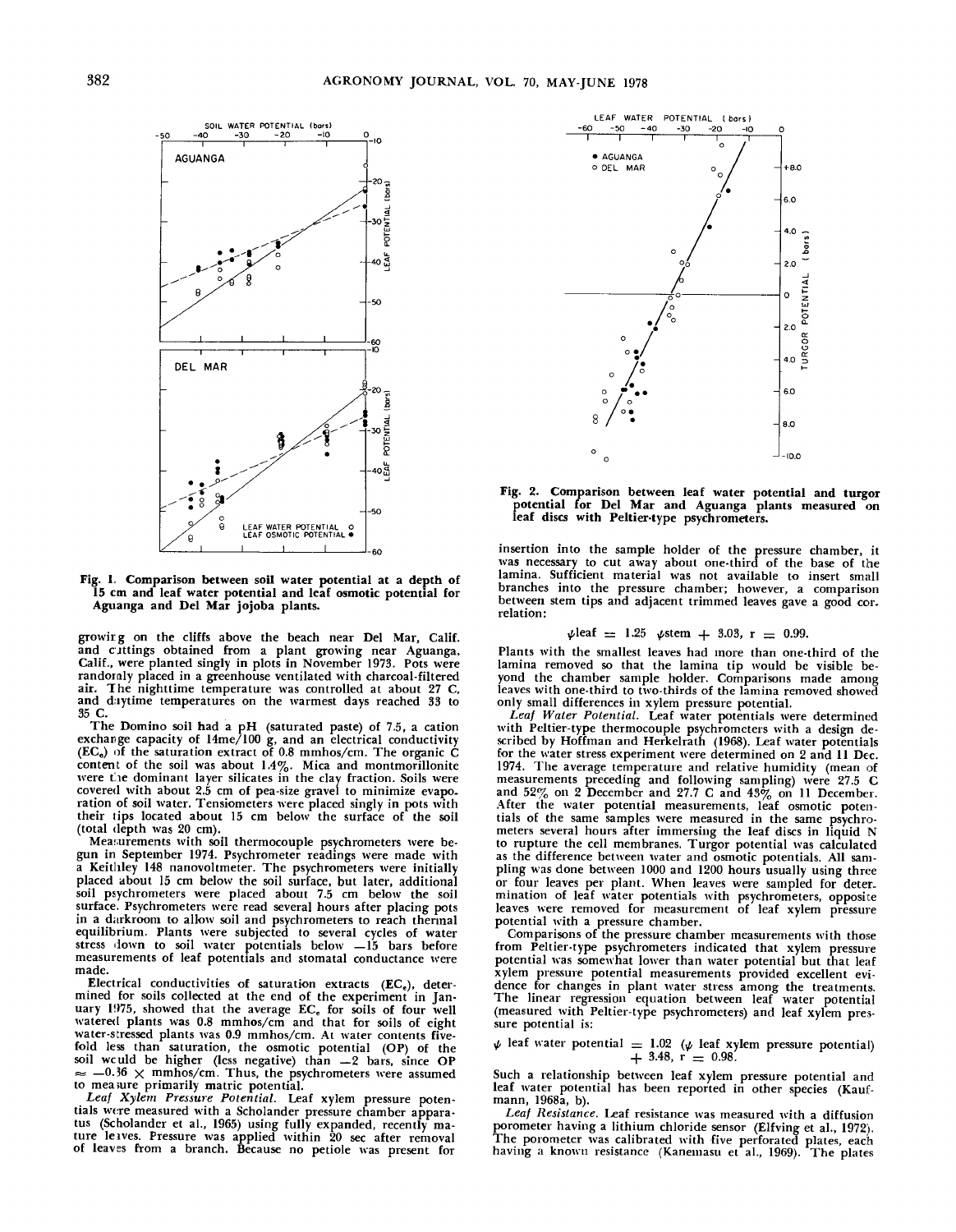**Table** 1. Water, osmotic, **and turgor potentials of Del Mar and Aguanga jojoba leaves** as a **function of root** medium salinity.

| Osmotic<br>potential<br>of root medium | No. of<br>samples | Water<br>potential | Osmotic<br>potential | Turgor<br>potential |
|----------------------------------------|-------------------|--------------------|----------------------|---------------------|
| bars                                   |                   |                    | bars                 |                     |
|                                        |                   | Del Mar            |                      |                     |
| $-0.3$                                 | 12                | $-18.6a*$          | $-26.1a$             | $+7.5$              |
| $-2.7$                                 | 12                | $-21.0b$           | $-27.0a$             | $+6.0$              |
| $-7.6$                                 | 16                | $-22.6b$           | $-28.6b$             | $+6.0$              |
| $-8.9$                                 | 13                | $-25.0c$           | $-31.3c$             | $+6.3$              |
|                                        |                   | Aguanga            |                      |                     |
| $-0.2$                                 | 13                | $-18.4a$           | $-27.5a$             | $+9.1$              |
| $-1.0$                                 | 7                 | $-24.6$ cd         | –31.9 b              | $+7.3$              |
| $-2.3$                                 | 7                 | $-23.7c$           | $-31.7b$             | $+7.9$              |
| $-6.1$                                 | 22                | $-27.2d$           | – 31.5 b             | $+4.3$              |
| $-7.4$                                 | 7                 | $-22.7$ bc         | $-30.6$ ab           | $+7.8$              |

\* Means followed by the same letter in each column for Del **Mar or** Aguanga plants are not significantly different at the 5% level as determined by the Newman-Keuls test.

were lightly coated with silicone to prevent capillary rise of water and were placed over wet filter paper. Calibration was done at three temperatures representative of the greenhouse a the time of data collection. The porometer was recalibra after completion of the resistance measurements.

Measurements were obtained from 27 Sept. 1974 to 26 Oct. 1974. Resistance values were determined for upper and lower surfaces of leaves. Leaf-air temperature differences were determined with thermocouples, one of which could be clamped on leaves. Relative humidity, determined with a wet and dry bulb psychrometer, was normally 40 to  $60\%$  during the daytime

#### Salinity Experiment

Plants from Del Mar and Aguanga, Calif. were also used in the salt stress experiment. The Aguanga plants were seedling originating from different parental plants than those used in the water stress experiment. One-year-old plants which had been grown outdoors were placed in a greenhouse for 2 months and then were transplanted from small pots into sand cultur in September 1973. Four salinity levels (with osmotic potentia of about -0.7, -3, -5, and -9 bars), replicated five times<br>were established in April 1974 by adding NaCl and CaCl<sub>2</sub> to a complete nutrient solution at a rate which decreased the osmotic potential of the nutrient solution (full strength Hoagland solution; Hoagland and Arnon, 1950) 1 bar every other day until the desired salinity level was reached. The ratio of moles of NaCI to CaCl<u>.</u> was 1.4 to 1.0. Each replication consisted of four por celain containers with the walls lined with plastic and filled with about 12 kg of quartz sand. Two plants from Del Mar and two from Aguanga (one plant per container) constituted a replica<br>tion. The four containers were placed on top of a tank con taining 100 liters of the salt solution and were filled automatically by pump for 20 min, eight times dail

Leaf water potential measurements were made on the Del **Mar** plants on 26, 27, and 29 Nov. 1974 and the Aguanga plants were sampled on 14, 15, and 16 Jan. 1975. The average temperature and relative humidities during the sampling periods were 29.4 C and 31%, and 28.3 C and 35% for the Del Mar and Aguanga plants, respectively.

#### **RESULTS AND DISCUSSION**

# **Daytime Comparison of Leaf Potentials and Soil Water Potentials**

Figure 1 shows the decrease in leaf water and osmotic potentials (measured with Peltier-type psychrometers on detached leaf discs) as soil water potential at a 15-cm depth decreased. Soil water potentials measured at 7.5 cm typically averaged several bars higher than those at 15 cm. The heterogeneity with depth complicates correlation of soil water potential

and plant response. Halvorson and Patten (1974) measured daytime pressure potentials at three field locations which ranged between  $-21$  and  $-30.5$  bars for well watered plants, whereas plants under the most intense water stress had values below -- 50 bars. These values are similar to the extremes of water potential values shown for sunny days in Fig. 1. The plants exposed to soil water potentials below  $-40$ bars did not show any visual evidence of water stress, indicating the extreme drought tolerance of jojoba. Leaf water potentials as low as  $-57$  bars were measured without any visual evidence of wilting. Even well watered plants had low daytime leaf water potentials which averaged --20 bars and nighttime values of leaf water potential were typically below  $-10$ bars. No marked differences were noted between Del Mar and Aguanga plants in Fig. 1. Leaf osmotic potential decreased less rapidly than leaf water potentials as soil water potential decreased, indicating the lack of osmotic adjustment as soil water potentials approached  $-15$  bars or less.

Figure 2 shows the relationship between leaf turgor potential and leaf water potential. No appreciable difference is apparent between Del Mar and Aguanga plants. The linear regression equation for the data is:

turgor potential  $= 0.42$  leaf water potential

$$
+ 14.47 \text{ (r} = 0.94).
$$

In contrast, turgor potential in other plants may be a markedly nonlinear function of water potential, as reported for cotton *(Gossypium hirsutum* L.) by Gardner and Ehlig (1965). For well watered plants, the turgor potential (calculated as the difference between osmotic and water potentials) for both Del Mar and Aguanga plants was about 5 to 8 bars. The turgor potentials observed in well watered plants in the water stress experiment were similar to those of plants in the salinity experiment (Table 1). These values are comparable to turgor potentials determined in leaves of some well watered mesophytic plants, which are about 5 to 9 bars (Hsiao, 1973). The turgor potential decreased as soil water potential decreased, and at a soil water potential of  $-15$  to  $-20$  bars, leaf turgor potential reached zero. Turgor potentials were negative when soil water potentials were below about  $-\bar{2}0$ bars. When leaf water potentials decreased below approximately  $-35$  bars, turgor potential reached values as low as  $-10$  bars. Positive turgor potential is believed to be required for growth (Hsiao, 1973), so leaf water potentials near -35 bars (corresponds to leaf xylem pressure potential of. approximately --38 bars) may be associated with severe growth depression.

There are many published reports of negative turgor potentials (Slatyer, 1960; Grieve and Hellmuth, 1970; Noy-Meir and Ginzburg., 1969), but some researchers have disputed the existence of negative turgor potentials. Gaff and Carr (1964) and Klepper  $(1963)$  argued that negative turgor potentials have been determined because of errors in measurement of leaf osmotic potentials. Gaff and Carr (1964) reported that appreciable error could result from dilution of vacuolar sap by water held by matric force whereas Kreeb (1965) and Walter (1963) argue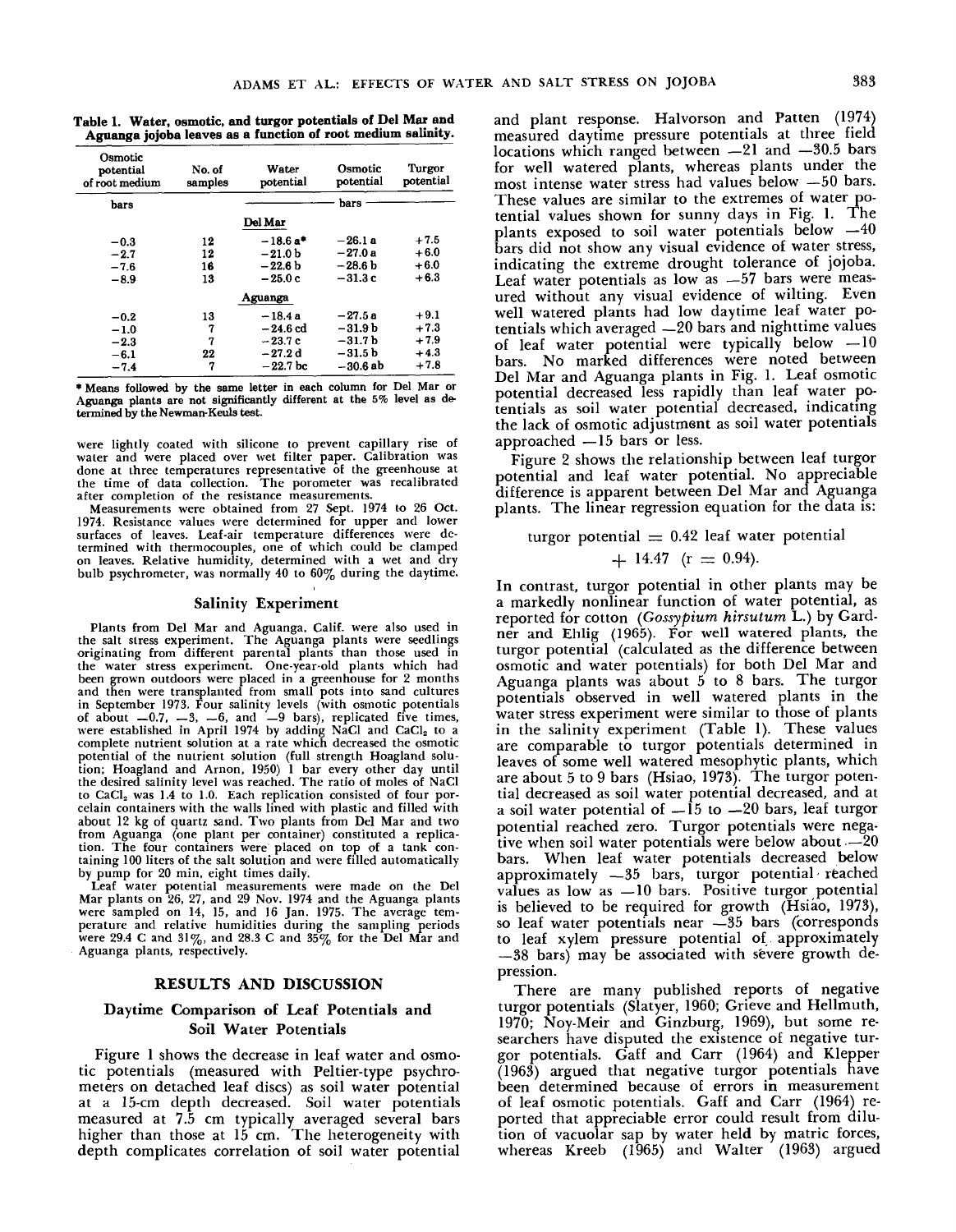

Fig. 3. **Comparison of conductances with soil water potentials and** leaf xylem **pressure potentials. Soil potentials** higher than -0.8 bar were matric potentials.

that dilution of cell sap with water from the cell walls and other free space after killing tissues would have a negligible effect. Leaves of jojoba contain secretory canals (Yermanos et al., 1967) which may produce substances causing low matric potentials. Barrs (1968) cautioned that negative turgor potentials, calculated front the difference between leaf water potentials and osmotic potentials, are not unquestionably established and that estimates of turgor potential should be made cautiously, especially when negative turgor potentials are determined.

# Coraparison of Leaf Potentials and Salinity **Stress**

The effects of salinity on water, osmotic, and turgor potentials of leaves are shown in Table 1. Standard deviations of leaf water potentials were generally larger than those for leaf osmotic potentials, as was also noted, by Hoffman and Rawlins (1971) for beet *(Beta vulgaris* L.), onion *(Allium cepa* L.), and radish *(Raphanus sativus* L.). The maximum stress from salinity was much less than the severe water stress imposed in the preceding experiment. Linear regression equations for Del Mar plants are:

 $\psi$ leaf  $= -18.69 + 0.64$  ( $\psi$  root medium), r = 0.96,  $\psi_0$ leaf  $=$  -25.70 + 0.52 ( $\psi$  root medium), r  $=$  0.93,

where  $\psi_{\text{leaf}}$  is leaf water potential, and  $\psi_{\text{o}}$  is leaf osmotic potential. This type of relationship has been reported for onion and beet by Hoffman and Rawlings (1971).

The data from Aguanga plants were less consistent. Linear regression equations for Aguanga plants are:

 $\psi$ leaf = -21.59 + 0.51 ( $\psi$  root medium), r = 0.50,  $\psi_0$ leaf = -29.70 + 0.22 ( $\psi$  root medium), r = 0.41.

Water and osmotic potentials of Aguanga leaves decreased from the nonsaline treatment  $(-0.2 \text{ bars})$  to the lowest salinity level  $(-1.0$  bars), but they had very similar values with further increases in salinity, except for the  $-6.1$  bar treatment.

Turgot potential was essentially unchanged with increasing salinity for Del Mar and Aguanga plant indicating osmotic adjustment. Plants irrigated with saline water had markedly thickened leaves, but generally did not show leaf burn symptoms. With increases in root medium salinity, there were typically small



Fig. 4, Comparison of calculated **transpiration rates with** leaf xylem pressure **potentials at various soil water potentials.** Soil potentials higher than **-0.8** bar were matric potential Line represents soil matric potentials higher than -0.5 bar.

changes in leaf water potential and leaf osmotic potential. The small adjustment of leaf osmotic potential to added salinity compared to the adjustment in other species is unusual although it is consistent with the results of Yermanos et al.  $(1967)$ , which suggest that jojoba is tolerant to relatively high levels of salinity.

*Lea[ Conductance Measurements.* The highest conductance measured on a sunny day for a lower leaf surface was 0.13 cm/sec. The highest conductance calculated for both leaf surfaces in parallel were greater than 0.25 cm/sec, somewhat low in value compared to conductances reported for some other desert and mesophytic woody species (Holmgren et al., 1965; Whiteman and Koller, 1967; Bull, 1969). Adams et al.  $(1977)$  and Reyes-Manzanares<sup>3</sup> measured maximum conductances for lower leaf surfaces of jojoba which were as high as  $0.33$  and  $0.25$  cm/sec, respectively, but the Adams et al. (1977) measurements were made outside the greenhouse with a double isotope porometer where the illuminance was greater. Ehrler (1975) reported that the maximum conductance for jojoba plants calculated from transpiration measurements in a growth chamber was  $0.12 \text{ cm/sec}$ . The minimum conductance was 0.011 cm/sec.

Figure 3 shows a comparison of daytime conductance of the lower leaf surface with soil water potential and leaf xylem pressure potential. The graphs reveal a more or less continuous decrease in conductance with decrease in soil water and xylem pressure potentials. Marked decreases in stomatal conductance occurred when soil water potentials and xylem pressure potentials dropped to about  $-20$  and  $-40$  bars, respectively. This coincides approximately with the leaf water potentials and soil water potentials at which

<sup>\*</sup>D. Reyes-Manzanares. 1975. Effects of soil aeration and soil temperature on physiology of tomato, sunflower, and jojoba. Ph. D. Disser. Univ. of California, Riverside.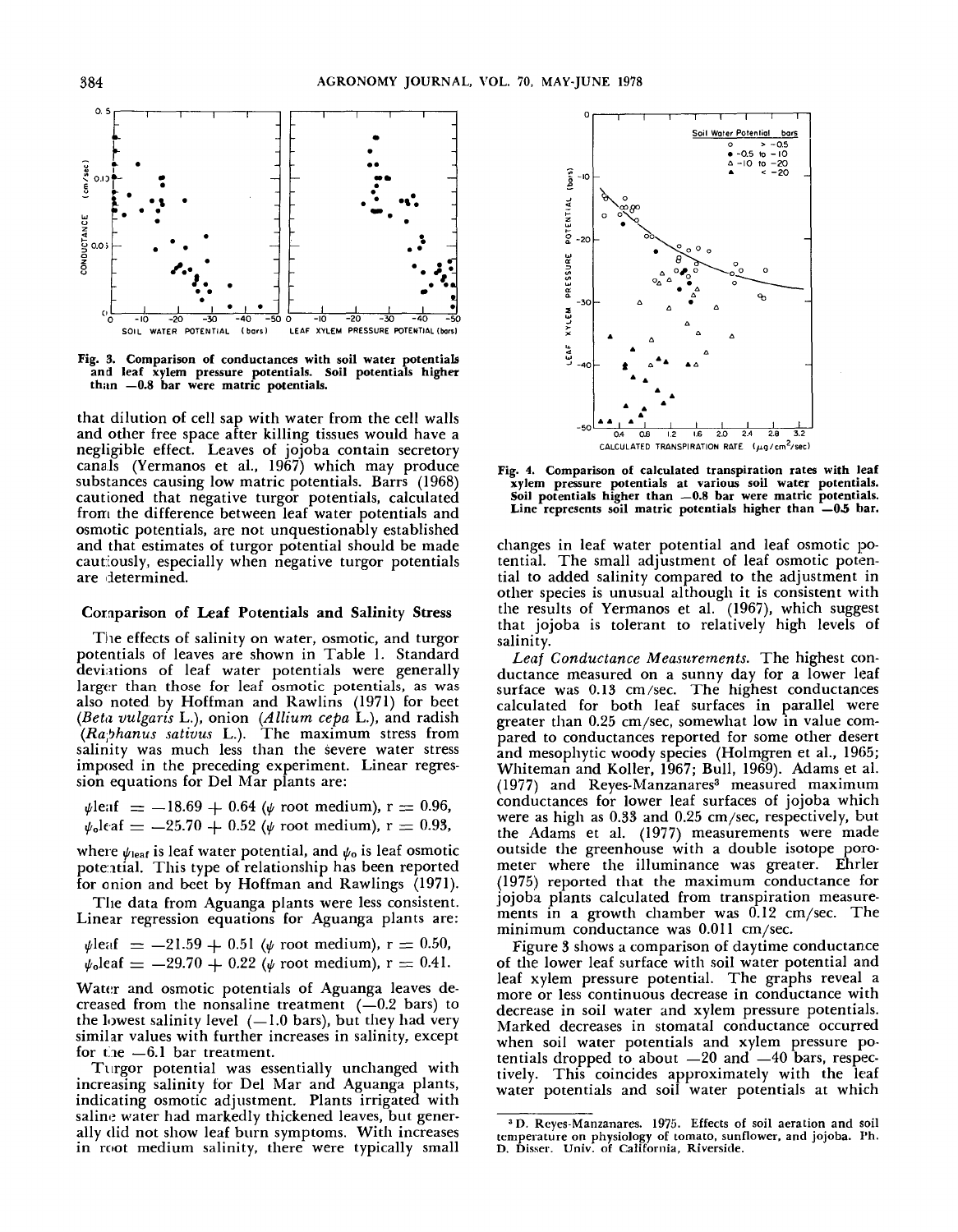turgor potentials reached zero (Fig. 1, 2), since xylem pressure potentials were typically 3 or 4 bars lower than leaf water potentials. Negative turgor potentials were associated with incomplete stomatal closure. Adams et al. (1977) measured significant decreases conductance to water vapor and  $CO<sub>2</sub>$  fixation rate below xylem pressure potentials of approximately  $-40$  bars and soil water potentials of  $-20$  bars. It has often been reported that stomata remain open until reaching a threshold value of leaf water deficit after which dramatic stomatal closure occurs (reviewed by Hsiao, 1973). In some cases, no threshold occurs, as noted in Fig. 3, and leaf resistance has been related more linearly to leaf water potential (Biscoe, 1972). Severe decreases in stomatal conductances were observed when soil water potential or leaf xylem pressure potentials dropped as low as  $-30$  or  $-50$  bars, respectively (Fig. 3). Halvorson and Patton (1974) measured xylem pressure potentials below  $-50$  bars for jojoba plants in the field during the dry season.

The absence of indications of stress until considerable drying has occurred as well as enormously increased.growth rates of irrigated jojoba plants (increases in fresh weight as great as  $2,000\%$  in 6 months for plants which were 1 year old at the start of the experiment) suggest that supplemental irrigation will greatly increase the growth rate of jojoba in arid regions, but that the amount of water applied to maintain a significantly increased growth rate may be less than that for most shrub or tree crops. The effects of differing irrigation programs on seed yield and vegetative growth rate (especially considering interactions with supply of mineral nutrients) should be investigated with field experiments.

The Del Mar plants dried the soil from  $-0.2$  to  $-15$  bars in an average of 8 days and reached  $-35$ bars, approaching the lowest soil water potentials of the experiment, in about 2 more days. The Aguanga plants dried the soil to  $-15$  and  $-35$  bars in an average of 16 and 21 days, respectively. The variability in rate of drying may have caused some variability in the data because the relation between leaf xylem pressure potential and stomatal closure may be affected by the rate of drying (Biscoe, 1972). However, the marked difference in rate of drying caused no noticeable differences between stomatal conductance and water stress of Del Mar and Aguanga plants (the data are pooled in Fig. 3).

Conductance values at the lowest soil water potentials and xylem pressure potentials were greater than  $0.02 \, \text{cm/sec}$  in many cases (Fig. 3). Nighttime conductance values were sometimes less than 0.002 cm/sec, indicating that daytime stomatal closure is incomplete under conditions of greatest water stress in this experiment. Plants subjected to the greatest water stress (shown in Fig. 3) were found to have values of conductance as high as non-stressed plants when measured the day after watering.

Stomata remain open in jojoba at leaf potentials which are far below those typically associated with stomatal closure in mesophytic plants and which would be fatal to many mesophytes. However, similar relations between stomatal closure and leaf and soil water potentials have been reported for some other desert species. For example, Van Den Driessche et al.

**Table 2. Comparison of soil water potentials and upper and lower stomatal conduetances.**

|              | Stomatal conductance |                       |  |  |
|--------------|----------------------|-----------------------|--|--|
| Leaf surface | Soil above -15 bars  | Soil below $-15$ bars |  |  |
|              | cm/sec               |                       |  |  |
| Daytime      |                      |                       |  |  |
| Upper        | 0.085                | $0.037*$              |  |  |
| Lower        | 0.091                | $0.030*$              |  |  |
| Nighttime    |                      |                       |  |  |
| Upper        | 0.014                | 0.005                 |  |  |
| Lower        | 0.014                | 0.004                 |  |  |

\* Upper and lower leaf conductances significantly different at the 5% level.

(1971) reported that there is still significant gaseous exchange in acacia *(Acacia harpophylla* F. Muell.) at a leaf water potential of  $-50$  bars. Wendt et al. (1968) observed that transpiration of mesquite *(Prosopis glandulosa* var. *glandulosa* (Torr.) Cockr.) not reduced by soil matric potentials as low as  $-15$ bars.

*Contrast of Conductance of Upper and Lower Leaf Surfaces.* The effects of soil drying on the stomatal conductance of the upper and lower leaf surfaces were determined. When soil water potential was greater than -15 bars (most of these plants were in soils with matric potentials above  $-0.8$  bar), the average daytime conductance for lower surfaces was  $7.5\%$ greater than for upper surfaces (Table 2). Plants soil with water potentials below —15 bars (average was --25.5 bars) had an average daytime conductance which was  $23\%$  greater on upper surfaces than lower surfaces. At night no difference in upper and lower conductance was observed for plants under low soil water stress.

There have been reports that adaxial and abaxial leaf surfaces may differ in stomatal response to water stress (Kanemasu and Tanner, 1969; Rashke, 1970) while in other cases no differences have been reported (Sanchez-Diaz and Kramer, 1971). A higher level conductance on the upper leaf surface has not been reported frequently and could indicate a mechanism for greater cooling on the upper surface. Jojoba leaves may be 1 mm or more thick, and appreciable temperature differences could result under high radiation loads.

Leaf Resistance Measurements in Relation to Salini*ty Stress.* No significant difference in daytime stomatal conductance was measured in relation to root medium osmotic potentials ranging from  $-0.7$  to  $-9$  bars. Similar results were reported by Adams et al. (1977) using a double isotope porometer.

*Comparison of Leaf Xylem Pressure Potentials with Estimated Transpiration Rates.* Figure 4 shows the relationships between calculated transpiration rates and leaf xylem pressure potentials for jojoba. Calculated transpiration rates were determined by dividing vapor pressure gradient (calculated from measurement of relative humidity, leaf temperature, and air temperature) by mean leaf diffusion resistance:

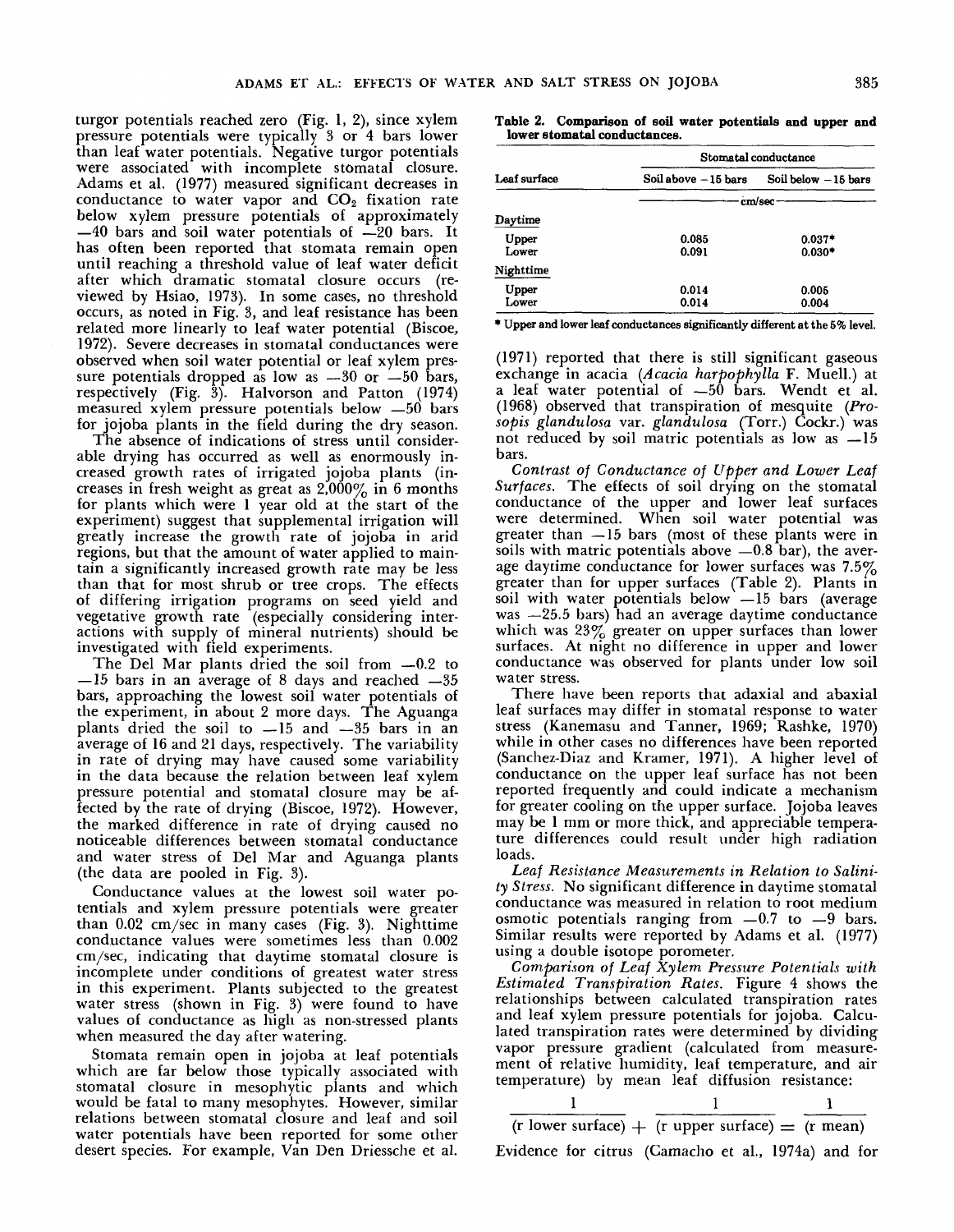Engelmarm spruce *(Picea engelmanni)* (M. R. Kaufmann, unpublished data) indicates that the ratio of absolute humidity gradient to leaf diffusion resistance provides a reasonable estimate of transpiration. Data wen; obtained during sunny days, cloudy days, and at night for well watered plants. Nighttime xylem pressure potentials were below  $-10$  bars, even for well watered plants. Data from sunny and cloudy days are shown for the water-stressed plants. Soil matric potentials greater than —0.5 bars were used to plot a curve of the relationship with adequate soil water. As soil water potentials became lower, leaf xylem pressure potentials generally decreased below values observed for similar transpiration rates at high matric potentials. The high variability of the data in Fig. 4 probably results largely from inaccuracies in adequately characterizing soil water potential and perhaps from natural variation in leaf conductances and water potentials in unmeasured portions of the shoot. No apparent differences occurred between plants from Del Mar and Aguanga. Significant departures from the potentials predicted for well watered soil at the same transpiration rates generally occurred where soil water potentials were below —15 bars, indicating that edaphic conditions limited water uptake considerably in this range.

Elfving et al. (1972), Hinckley and Bruckerhoff (1975), and Camacho et al. (1974a, b) determined that leaf water potentials or xylem pressure potentials of several well watered woody species decreased with increasing transpiration rates, whereas Camacho et al. (1974a) reported that in three herbaceous species [sunflower *(Helianthus anuus* L. 'Mammoth Russian'); pepper *(Capsicum frutescens* L. 'Yolo Wonder'); and sesame *(Sesamum indicum* L. 'Glauca')] no such decrease in leaf water potential occurred with increasing transpiration rate. Camacho et al. (1974a) suggested that the decrease in water potentials observed in wooc.y plants at high rates of transpiration may be due to physical limitations of plant structure.

Elfving et al. (1972) interpreted the relationship between flux and plant water potential with a submodel of the soil-plant-atmosphere continuum based on work of Huber (1924), Gradmann (1928), and van den Honert (1948). The model assumes that water flux in the soil-plant-atmosphere continuum may be described by a series of steady states. Leaf water potential was considered to be dependent on soil water potential, transpirational flux of water through the system, and resistance to flow between the soil and leaf:

# $\psi_{\text{leaf}} = \psi_{\text{soil}} - (\text{flux})$  ( $r_{\text{soil to leaf}}$ ).

Therefore, leaf water potential will decrease as soil water potential decreases, transpiration rate increases, or resistance from soil to leaf increases. Note that the formula is not used to provide a rigorous mathematical model, but a conceptual model. Because simultaneous changes in various environmental factors often make it difficult to learn how leaf water potential is influenced by soil and atmospheric factors, the model is useful to determine edaphic conditions that limit water absorption in a natural environment where leaf water potential varies in response to climatic changes (Kaufmann and Hall, 1974).

#### **ACKNOWLEDGMENTS**

The authors wish to express appreciation to Dr. S. L. Rawlins for helpful suggestions in reviewing the manuscript and to Dr. S. D. Merrill for technical assistance.

## LITERATURE CITED

- 1. Adams, J. A., H. B. Johnson, F. T. Bingham, and D. M. Yermanos. 1977. Gaseous exchange of Simmondsia chinensis (jojoba) measured with a double isotope porometer and related to water stress, salt stress, and nitrogen deficiency.<br>Crop Sci. 17:11-15.
- 2. Al-Ani, H. A., B. R. Strain, and H. A. Mooney. 1972. The physiological ecology of diverse populations of the desert<br>shrub Simmondsia chinensis. J. Ecol. 60:41-57.
- 3. Barrs, H. D. 1968. Determination of water deficits in plant tissues. p. 235-368. In T. T. Kozlowski (ed.) Water deficits and plant growth. I. Development, control, and measurement. Academic Press. New York.<br>4. Biscoe, P. V. 1972. The diffusion resistance and water status
- of leaves of *Beta vulgaris.* J. Exp. Bot. 23:930-940.<br>5. Bull, T. A. 1969. Photosynthetic efficiencies and photorespira-
- tion in Calvin cycle and C<sub>c</sub>-dicarboxylic acid plants. Crop Sci. 9:726-729.
- Camacho-B, S. E., A. E. Hall, and M. R. Kaufmann. 1974a. Efficiency and regulation of water transport in some woody and herbaceous species. Plant Physiol. 54:169-172.
- S. E., M. R. Kaufmann, and A. E. Hall. 1974b. Leaf  $7<sub>1</sub>$ water potential response to transpiration by citrus. Physiol. Plant. 31:101-105
- 8. Ehrler, W. 1975. Environmental and plant factors influencing transpiration of desert plants. p. 52-66. In Neil F. Hadley (Ed.) Environmental physiology of desert organisms. Halsted<br>Press, Div. of John Wiley and Sons.
- 9. Elfving, D. C., M. R. Kaufmann, and A. E. Hall. 1972. In-<br>terpreting leaf water potential measurements with a model of the soil-plant-atmosphere continum. Physiol. Plant. 27:161-168.
- 10. Gaff, D. F., and D. J. Carr. 1964. An examination of the refractometric method for determining the water potential of plant tissue. Ann. Bot. 28:351-368.
- 11. Gardner, W. R., and C. F. Ehlig. 1965. Physical aspects of the internal water relations of plant leaves. Plant Physiol. 40:705-710.
- 12. Gentry, H. S. 1958. The natural history of jojoba (Simondsia chinensis) and its cultural aspects. Econ. Bot. 12:261-295.
- 13. Gradmann, H. 1928. Untersuchungen uber die Wasserverhaltnisse des bodens als grundlage des pflanzenwachstums. I. Jahbr. Wiss Bot. 69:1-100.
- 14. Grieve, B. J., and E. O. Hellmuth. 1970. Eco-physiology of<br>western Australian plants. Ecol. Plant. 5:33-67.<br>15. Halvorson, W. L., and D. T. Patten. 1974. Seasonal water po-
- tential changes in desert shrubs in relation to topography. Ecology 55:173-177.
- 16. Hinckley, T. M., and D. N. Bruckerhoff. 1975. The effects of drought on water relations and stem shrinkage of Quercus alba. Can. J. Bot. 53:62-72.
- 17. Hoagland, D. R., and D. I. Arnon. 1950. The water culture method for growing plants without soil. Calif. Agric. Exp.<br>Stn. Cir. 347:1-32.
- 9.1. On. 3.1. The M. N. Herkelrath. 1968. Design features<br>of intact leaf thermocouple psychrometers for measuring<br>water potential. Trans. Am. Soc. Agric. Eng. 11:631-634.<br>19.  $\frac{1}{2}$ , and S. L. Rawlins. 1971. Growth and
- tial of root crops as influenced by salinity and relative hu-
- midity. Agron. J. 63:877-880.<br>20. Holmgren, P., P. G. Jarvis, and M. S. Jarvis. 1965. Resistance<br>20. Holmgren, P., P. G. Jarvis, and M. S. Jarvis. 1965. Resistance<br>to carbon dioxide and water vapor transfer in leaves of<br>di
- 
- 22. Huber, B. 1924. Die beurteilung des wasserhaushaltes der pflanze. Ein beitrag zur vergleichenden physiologie. Jahbr. Wiss. Bot. 64:1-120.
- 23. Kanemasu, E. T., and C. B. Tanner. 1969. Stomatal diffusion resistance of snapbeans. I. Influence of leaf-water potential. Plant Physiol. 44:1547-1552.<br>Plant Physiol. 44:1547-1552.<br>------, G. W. Thurtell, and C. B. Tanner. 1969. Design,
- $24.$ calibration and field use of a stomatal diffusion porometer. Plant Physiol. 44:881-885.